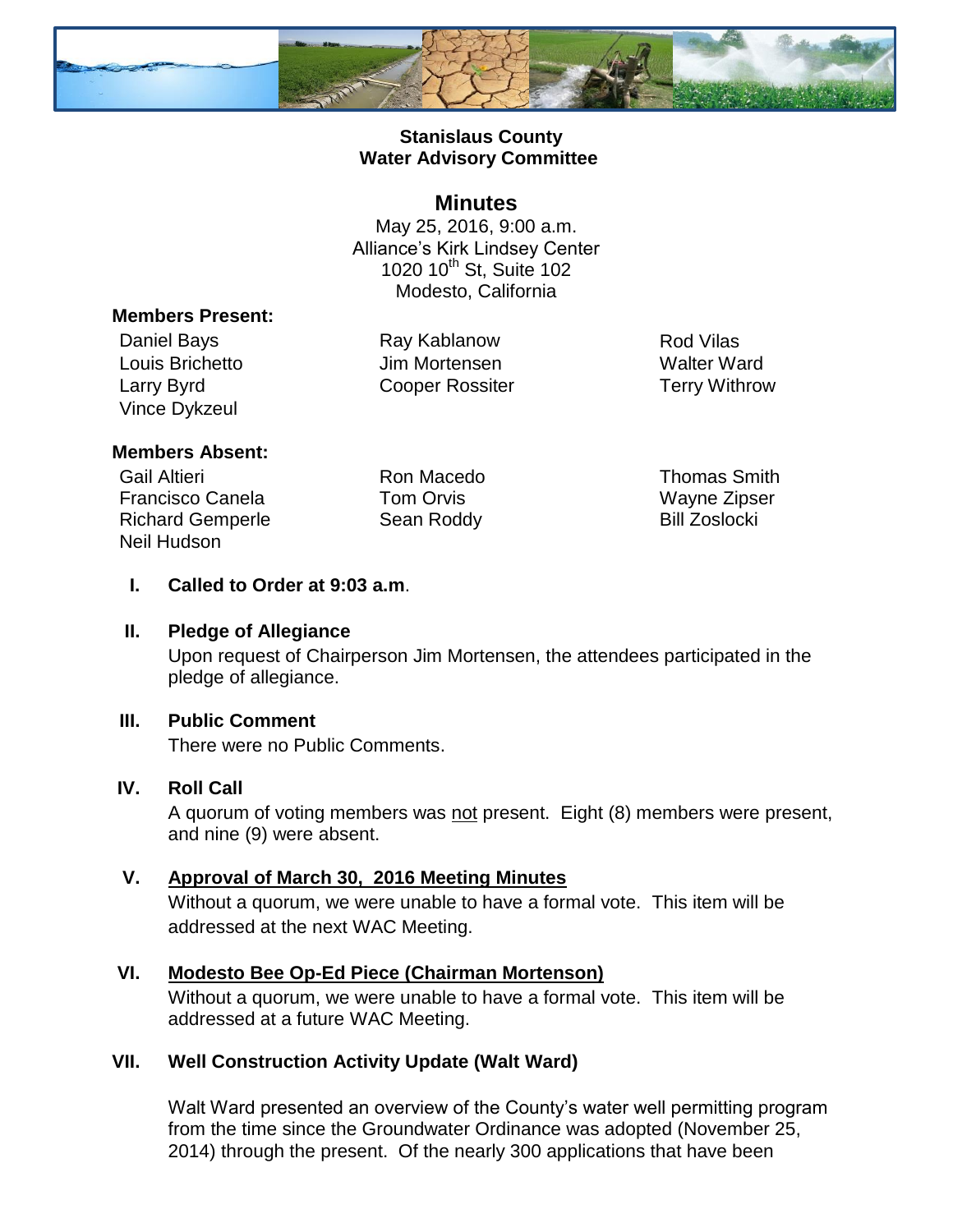reviewed since that time pursuant to County Ordinance 9.37, 80% of them have been determined to be exempt due to the fact that their primary means of water supply remains surface water provided by a local irrigation district. Approximately 9% or 27 applications have been determined to be a De minimis extractor (less than 2 acre feet per year) and thus exempt from the ordinance. The same number of applications were also found to be exempt from the ordinance due to they being only replacement wells of no greater pumping capacity than the well that are replacing. Six applications have been determined to be non-exempt and subject to further technical analysis. Only one of these applications has been deemed to be complete and is working its way through the required CEQA documentation process.

The graphic that displays this information can be viewed at:



## **VIII. Proposition 1 Grant Update (Ward)**

Ward provided an overview of status of the \$250,000 Proposition 1 State Grant funds set aside for County's with stressed basins. Stanislaus County has been successful awarded the maximum grant amount allowed for under this program and at this time are working with the staff from the California Department of Water Resources to finalize the Work Plan that will accompany the contract that remains to be executed between the DWR and Stanislaus County. This work is expected to be completed by the end of June.

#### **IX. Groundwater Sustainability Agency Formation Status (Ward)**

Ward provided a review of the status of the Groundwater Sustainability Agency (GSA) formation discussions in the Eastern San Joaquin, Modesto, Turlock and Delta-Mendota groundwater subbasins. All GSA groups are making progress toward meeting the legislated mandate of June 30, 2017 (approximately in one year's time from now).

# **X. Groundwater Sustainability Plan Regulations (Department of Water Resources Staff)**

Mr. Chris Olvera made a presentation regarding the recently adopted regulations promulgated by the Department of Water Resources regarding the development of the Groundwater Sustainability Plans. Recall that the GSPs are due by January 31, 2020 for the Eastern San Joaquin and Delta-Mendota subbasins and by January 31, 2022 for the Modesto and Turlock subbasins.